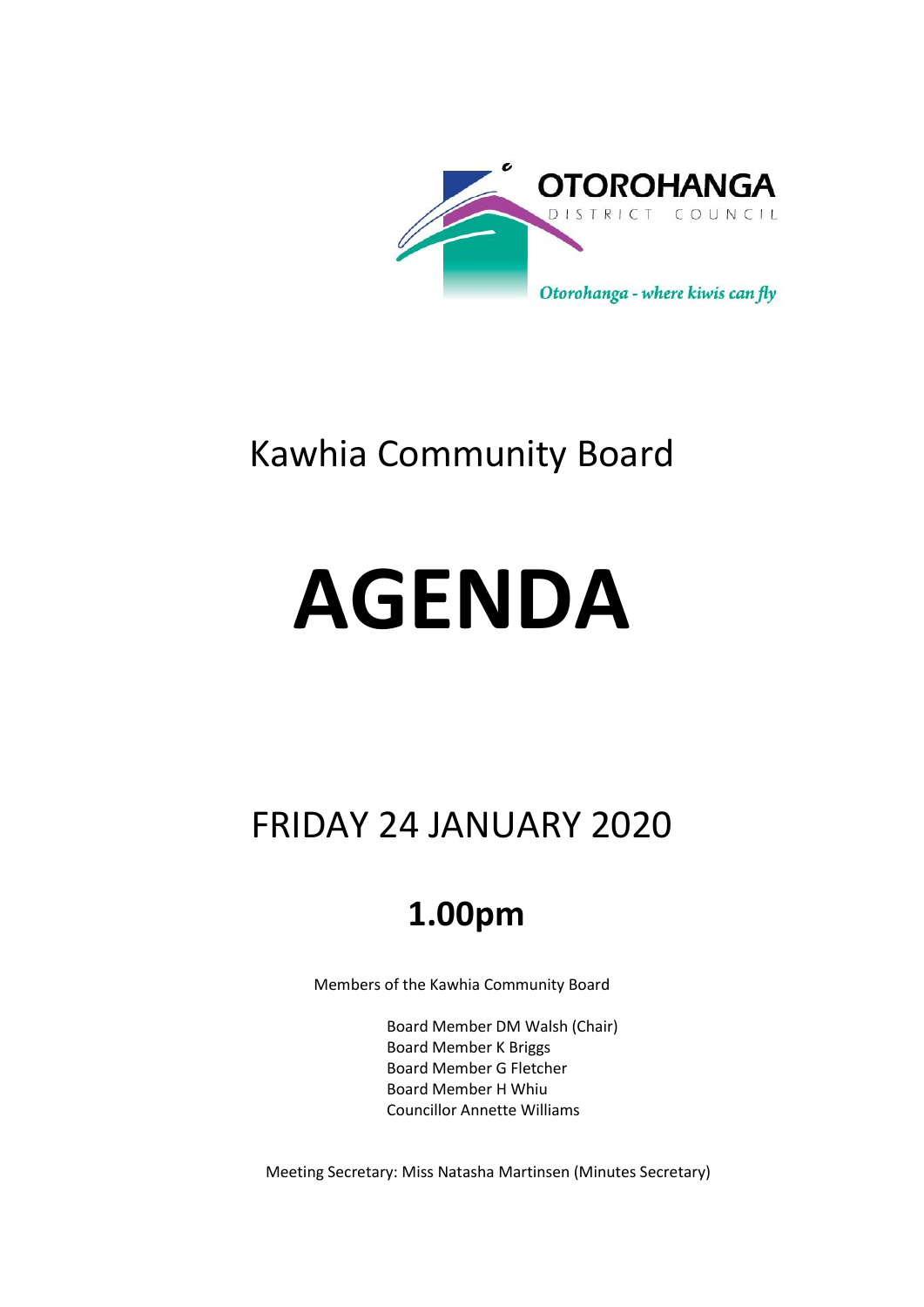### **KAWHIA COMMUNITY BOARD**

24 JANUARY 2020

Notice is hereby given that an Ordinary meeting of the Kawhia Community Board will be held at the Kawhia Community Hall, Jervois Street Kawhia on Friday 24 January 2020 commencing at 1pm.

16 JANUARY 2020

Tanya Winter **CHIEF EXECUTIVE**

## **AGENDA**

**ORDER OF BUSINESS:**

**PRESENT**

**IN ATTENDANCE**

**APOLOGIES DECLARATION OF INTEREST PUBLIC FORUM (UP TO 30 MINUTES) CONFIRMATION OF MINUTES – 20 NOVEMBER 2019**

**REPORTS**

| ITEM 6        | <b>CHAIR REPORT - VERBAL</b>                                      |    |
|---------------|-------------------------------------------------------------------|----|
| <b>ITEM 7</b> | <b>ROUTINE WATER SERVICES &amp; COMMUNITY FACILITIES REPORT -</b> |    |
|               | <b>AUGUST TO NOVEMBER 19</b>                                      |    |
| <b>ITEM 8</b> | ROUTINE ROAD SAFETY REPORT - AUGUST TO NOVEMBER 2019              | 8  |
| ITEM 9        | <b>ROUTINE REPORT ON ROADING - AUGUST TO NOVEMBER 2019</b>        | 10 |
|               | <b>BOARD MEMBER UPDATE</b>                                        | 13 |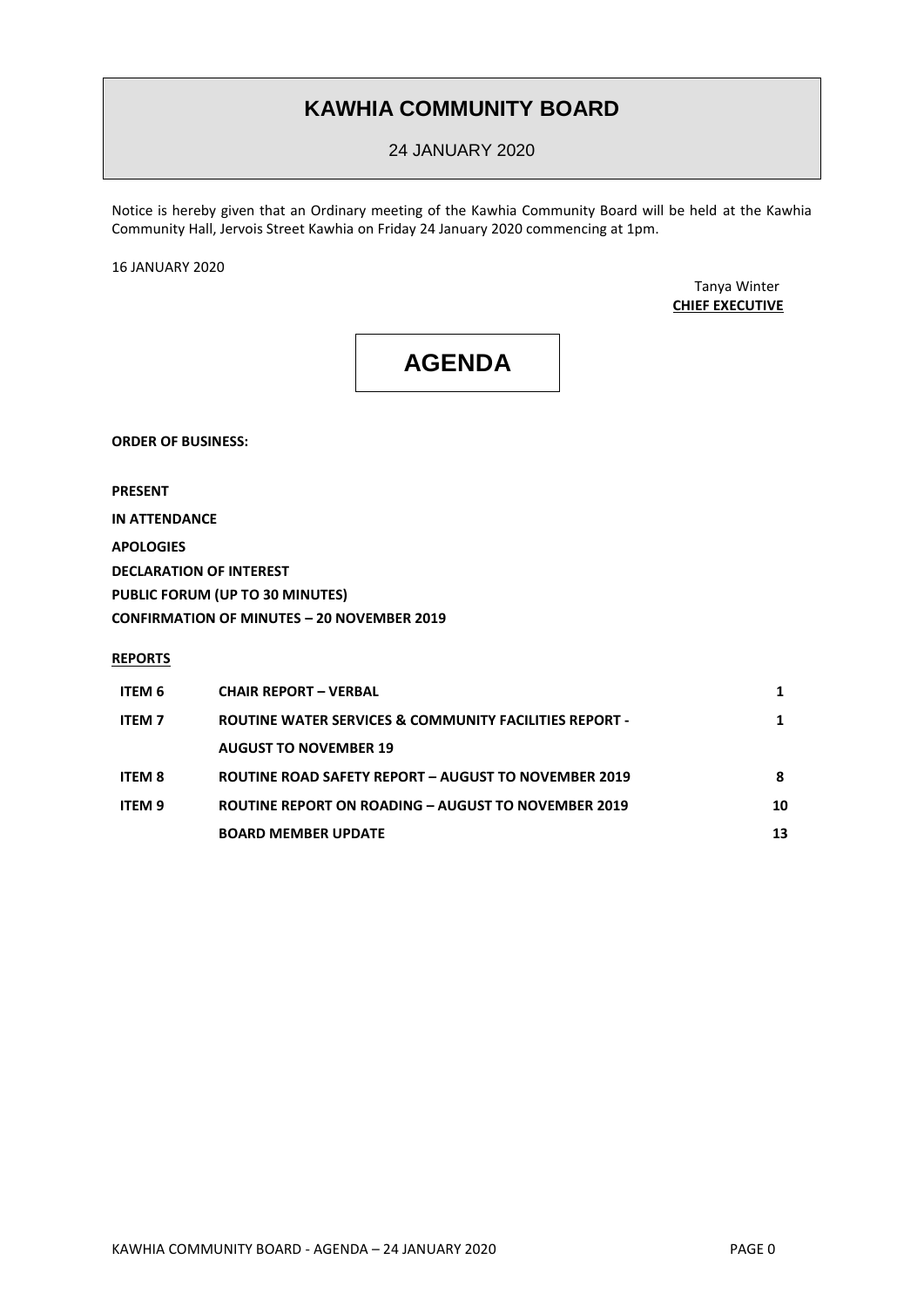#### **ITEM 6 CHAIRPERSONS REPORT (VERBAL)**

| <b>ITEM 7</b> | ROUTINE WATER SERVICES & COMMUNITY FACILITIES REPORT - AUGUST - NOVEMBER 19 |
|---------------|-----------------------------------------------------------------------------|
| TO:           | <b>CHAIRPERSON AND MEMBERS KAWHIA COMMUNITY BOARD</b>                       |
| FROM:         | <b>GROUP MANAGER ENGINEERING</b>                                            |
| DATE:         | <b>24 JANUARY 2020</b>                                                      |

#### **Relevant Community Outcomes**

- The Otorohanga District is a safe place to live
- Ensure services and facilities meet the needs of the Community

#### **Summary**

The purpose of this report is to provide information on the activities of the water services and community facilities department from August to November 2019. This report contains matters of an activity nature and does not require any decision from council.

#### *THIS REPORT WAS RECEIVED BY THE OTOROHANGA DISTRICT COUNCIL ON 17 DECEMBER 2019*

#### **Recommendation**

That the report be received.

#### **Financials**

Are not contained within this document and are reported to council through the Finance Report.

#### **Report**

#### District Water

In September council received the Annual Report on Compliance with the Drinking Water Standards for New Zealand and duties under the Health Act 1956. The report measures all of our urban water treatment plants, Otorohanga, Waipa, Kawhia and our rural treatment plants, Tihiroa and Arohena. It also covers the respective distribution zones for each network.

The report covers our compliance with disinfection of Bacteria, removal of Protozoa and compliance with the duties under the Health Act, demonstrated by the maintenance and implementation of our Water Safety Plans. Water Safety Plans are only required for all supplies with populations over 500 people, but are encouraged for smaller supplies. We currently only have plans for Otorohanga and Kawhia.

Overall our performance was the same as last year, although we did not meet compliance for both Bacteria and Protozoa for the Otorohanga Treatment Plant this year, nor did we achieve compliance for Protozoa for the Kawhia treatment plant and Bacteria for the Kawhia distribution zone.

Non-compliance does not mean that the water we are suppling to the public is unsafe, it simply means that we have failed to maintain the required standard throughout the compliance period, and if you fail to maintain a sampling standard at any time you get an overall non-compliant result for the year.

#### Otorohanga Water and Water Treatment Plant

We are still striving to meet the stricter criterion of clause 2A of the Drinking Water Standards, which requires continuous monitoring for the Otorohanga Treatment Plant. Our level of compliance is improving from previous years and this is just another step in the process to reaching full compliance for Otorohanga in the 2019-20 year.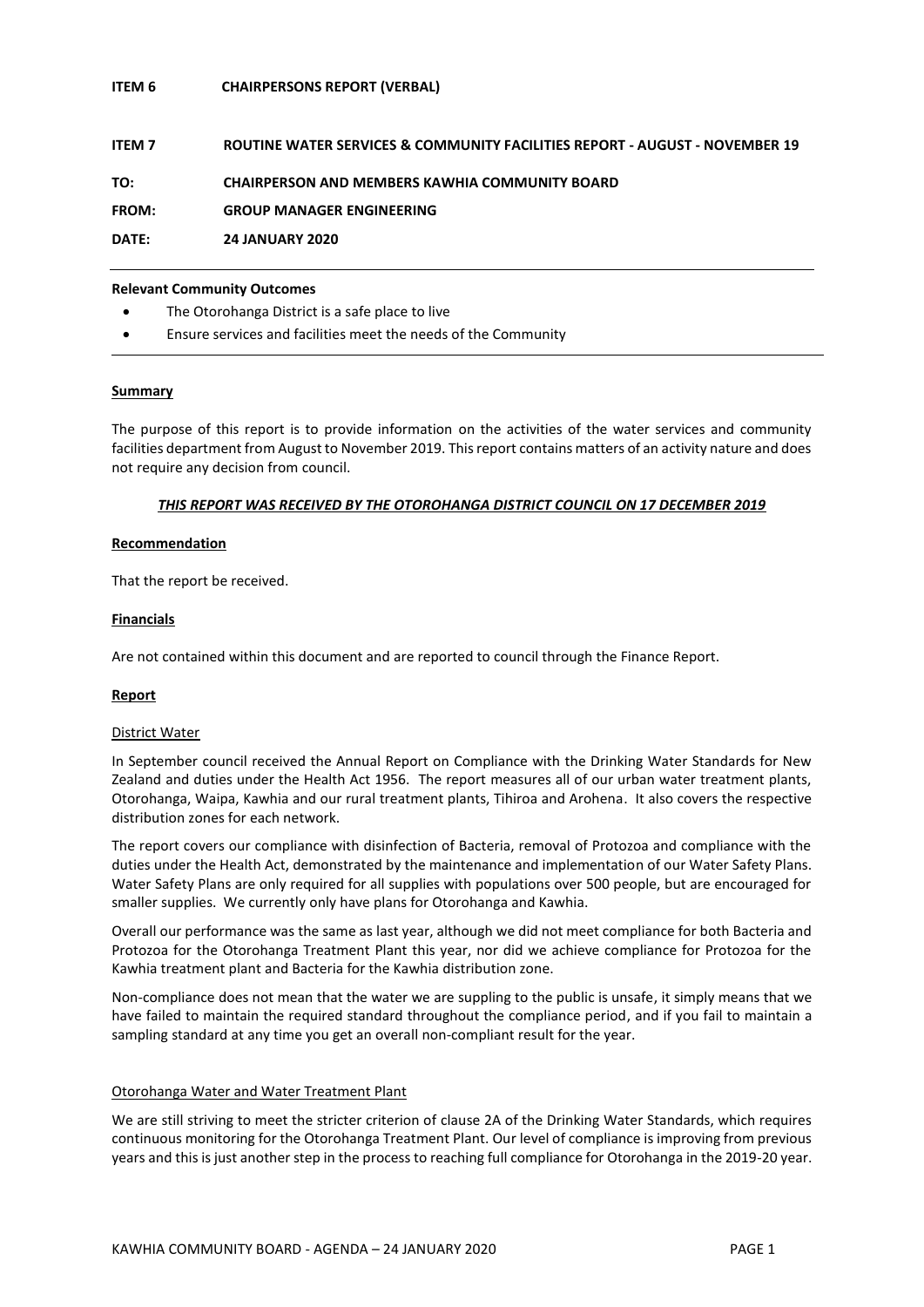The number two sand filter refurbishment required more work than anticipated due to the original 1950's concrete surface not allowing for a straight filter rose replacement, and requiring a full underdrain replacement. The original cost of the first refurbishment was ≈\$23,000, when this was unsuccessful a further ≈\$42,000 was spent. The filter is back in full operation and the plant is at full capacity again. However, this does raise concerns for how long filter one will last given it was built at the same time. Filter three and four are not as old as they were built in the 1970s.

At this time it looks like we will only be able to achieve automated backwash on two filters in this financial year as further compliance work was needed on how the filters are brought back online to maintain our compliance. This was due to having to install a ripening system ( water passing through the filter is required to run to waste during start up until consent levels are reached) that automatically activates after back washes.

Other work that is going on at the plant at this time is the redesign of the intake screens, clear well access panels and security fencing around the low lift pumps next to the river.

We have only had minor water leak repairs within the Otorohanga reticulation this quarter.

The Project and Design team are currently putting together the contract for the renewal of approximately one kilometre of water main on Mountain View Road as part of our long term renewal of Fibre Cement Pipes. We have approximately 38 kilometres of Fibre Cement Pipework that will need replacing in the next 20 - 30 years. Current estimates are that it will cost approx. \$200 - \$400 per lineal metre depending on the location and complexity of the work.

#### Waipa Rural Water Scheme

The Waipa Scheme suffered a severe water leak on the  $21<sup>st</sup>$  of November which resulted in the network losing all water from 4 am. The leak was not found until 7.30pm that evening and a full repair was completed by staff and contractors by 3 am the following morning. It took another two days for the network to fully recover.

Any unscheduled interrupted water supply for more than 8 hours requires the District Health Board to be notified.

I wish to acknowledge the water services team and contractors, Waipa Plumbing and Manga Roach who worked tirelessly to firstly find the leak within the 49 kms of network and then work through the night to get the water back on.

This leak has highlighted how early detection is critical at this time of year and staff are working on ways to improve how leaks can be found earlier. Staff are also liaising with the Waipa Water Scheme Committee to ensure that the users of that scheme understand the terms and conditions of the Agreement for Supply of Water that is in place, and how they can assist staff with finding leaks like this sooner in the future. This information will be circulated to all water schemes in due course.

There was a second leak on the 26<sup>th</sup> of November as a result of a farmer digging up a 40mm water line in his property.

#### Kawhia Community Water Supply

Kawhia water was also determined non-complaint in the Annual report for 2018-19. Although it was compliant for Bacteria at the plant it was not compliant within the network due to a not enough water samples being taken during the Christmas period when there is an increased population.

We are required to do weekly sampling from the months of December to January when the population exceeds 500 and this was inadvertently overlooked by our contractor.

Kawhia also did not meet compliance with Protozoa, which was due to the location of our turbidity sensor and how our data was being recorded. We are rectifying these issues.

Work on the replacement clarifier tank has been stopped at this time due to design issues with the new tank being too big to function correctly. We are now awaiting a subsequent design to replace the existing clarifier.

This work will not take place until after the New Year. The newly purchased clarifier tank is to be repurposed either at Kawhia or somewhere else throughout the Otorohanga District, possibly as a settling tank for the Otorohanga Plant.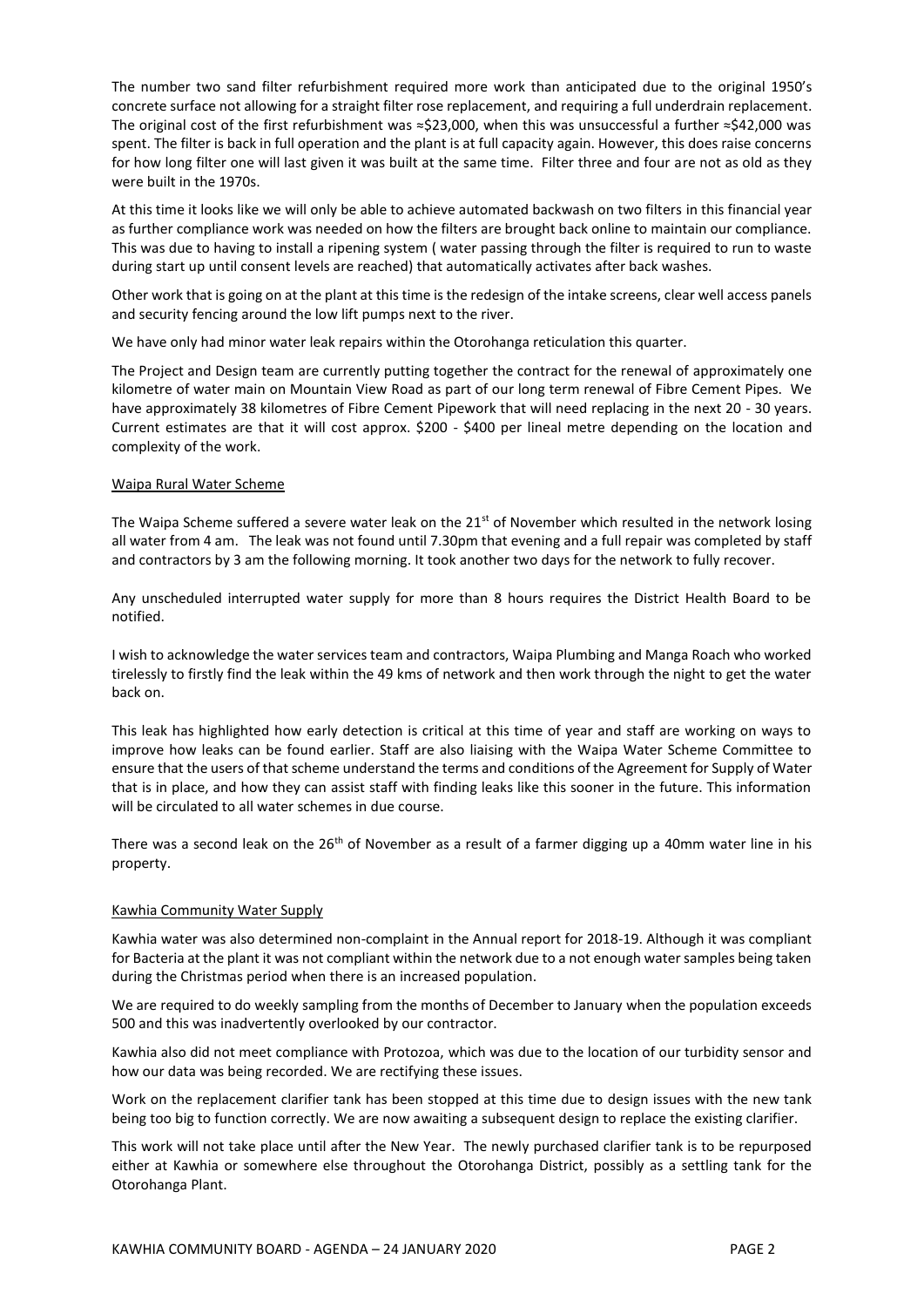#### Arohena Rural Water Supply

The Arohena scheme achieved full compliance for Bacteria in the Annual Report but again failed to reach compliance for Protozoa. Although the Kahorekau, Taupaki and Huirimu plants produce good water, the level of filtration they have will not reach the required level of Log Credits to be Protozoa compliant. For this to happen there will need to be significant investment in the filtration and UV systems in the coming years, or a rethink in the actual purpose of these schemes and what level of service that is provided.

Arohena supplies continue to operate at normal capacity, with exception of Kahorekau which is starting to exceed its raw water take, this is something we will have to monitor as we head into the summer months. I have met with the Chairman of the water scheme to discuss factors that may be contributing to this and options on how to reduce this issue.

Ranginui continues to function well as a stock only system, we are currently looking at ways to improve the water intake.

#### Tihiroa Rural Water Supply

Tihiroa had to go under a boil water notice on the 27<sup>th</sup> of November as a result of the sand filter trying to partially backwash, and as a result we were losing almost 50% of the water we were taking from the river.

The filter was getting blocked because the clarifier was not cleaning automatically. Both matters have been rectified and the plant is now operational. At the time of writing this report the boil water notice is still in place because staff want to ensure that the plant operation is stable before taking steps to remove it. Once staff are confident of this samples from the treatment plant and distribution system have to test free of E.coli on three successive days before the boil water notice can be lifted.

#### Otorohanga Sewerage and Waste Water Treatment

C1092 Mountain View Sewer replacement has been successfully tendered and awarded to Camex Civil for \$109,745.88. The Engineer's Market Assessment was \$132,119.80 and tenders of \$123 855.32 and \$124 543.00 were also received from the McIndoe Group and Allens United Drainage respectively. This contract involves the replacement of ≈330 metres of 150mm sewer main leading into the waste water treatment plant.

Sewer reticulation is performing as expected with only one blockage to report.

A property on Hinewai Street has had an issue with its private lateral and an historic build over. Council are working closely with the contractor to install a new sewer manhole through a neighbouring property.

The Otorohanga Medical Centre has installed a reflux valve to stop high flows in the sewer network effecting their building. The high flow levels in the network are added to by the infiltration of stormwater into damaged sewer pipes during rain events. This will not be fixed in the near future, as it will require a large scale infrastructure renewal programme.

The chemical coagulate trial at the waste water treatment plant continues to deliver pleasing results in reducing the Total Phosphorous that we discharge from the wetlands to the river, which is now within resource consent conditions. We continue to fine tune the dose ratios of chemical. We can report that the system is working as predicted but are still a in a trial phase until an annual cycle is completed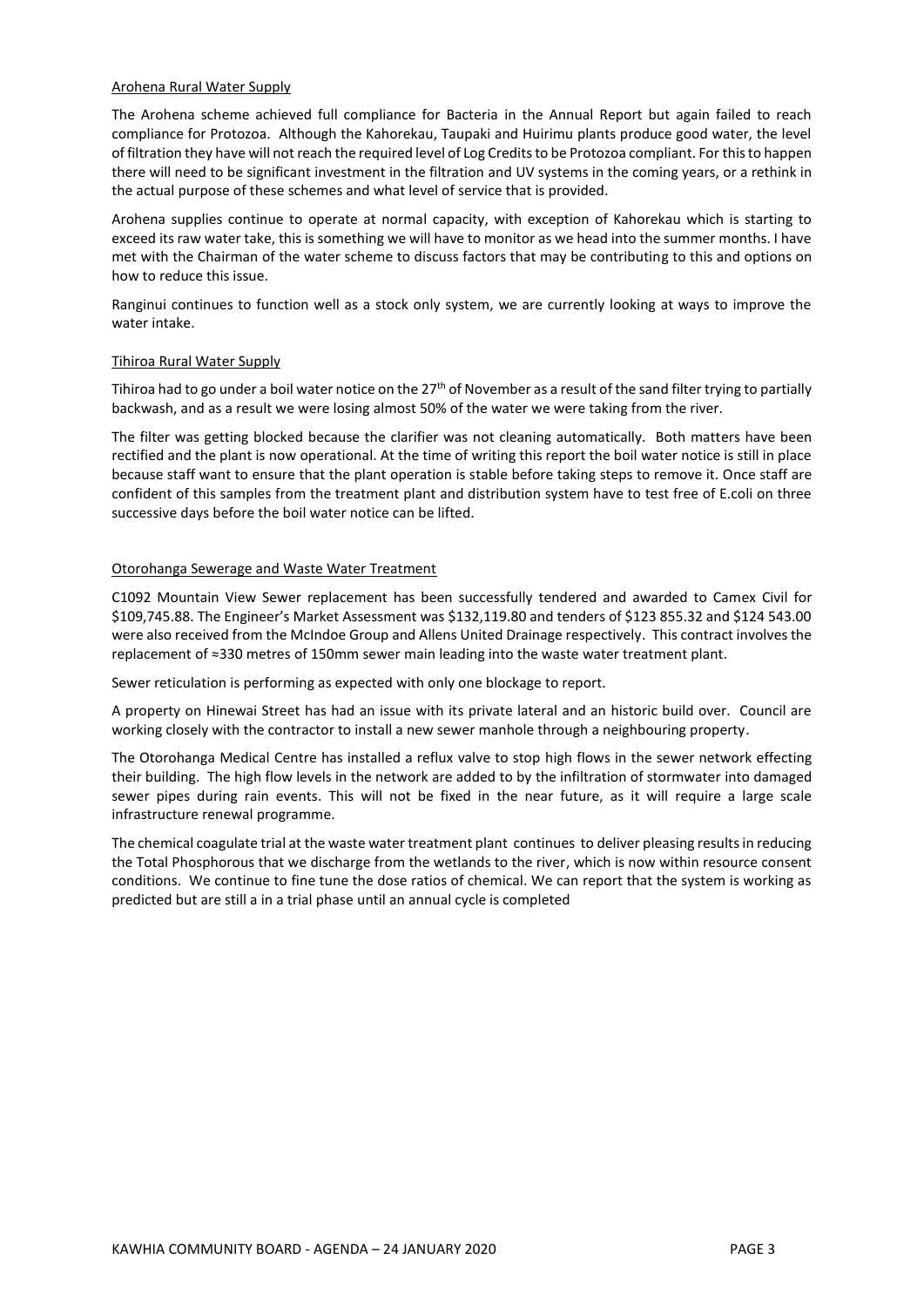

There was an accidental discharge from one of the manholes at the waste water plant that resulted in some treated sewage entering the nearby drain. Waikato Regional Council were informed and the repair sorted quickly with minimal environmental issues.

Under the capital works budget for this financial year there is an amount of \$80,000 allocated to a new screw press which was put into the budget to deal with the discharge of tankers emptying septic tanks. This was in reaction to health and safety concerns meaning the tankers are no longer able to discharge at the Main North Road pump station. On further investigation by staff and subsequent improvements made to the discharge process in collaboration with the contractors discharging the waste, it had been established that adding a new screw press is unnecessary. The current thinking is that the funds would be better spent increasing the size of the existing step screen on the inlet to the oxidation pond when it is due for replacement. This means that the planned capital work in this regard will not be completed as a result of the further investigation leading to a more prudent decision. This will result in a positive variance to the capital budget of \$80 000 at year end.

#### Otorohanga Community Stormwater Drainage and Flood Protection

There has been several maintenance issues within the stormwater reticulation this quarter, the first was a small sink hole that opened up in a carpark at the Otorohanga College Hostel which left the car parked above it in a precarious position. Investigations revealed that the side of the manhole had collapsed and the water had eroded the soil around it to the point where there was no dirt under the hot mix seal. Contractors had to dismantle the carpark to enable the manhole to be replaced

The stormwater line from Kakamutu Road which extends out to the western side of the Otorohanga College sports field was blocked and required large jetting equipment from Hamilton to clear.

Contractors also undertook a much needed clean of the open drain between the NIMT and Gray Site Construction. This line was blocked with self-seeding trees, causing upstream drainage issues.

#### **OTOROHANGA COMMUNITY FACILTIES**

#### Parks and Reserves

The parks and reserves department have been busy in the last quarter with the weather improving and everything starting to grow quickly.

Work will start in the New Year on the renewal of the Otorohanga Gardening contract as it expires in July 2020.

The Otorohanga Domain was verti drained again this year as well as aerated recently to improve the drainage. It also received a good replenishment of lime.

The cricket pitch received a new synthetic surface in time for the summer of cricket, this was a joint project with the Otorohanga Cricket Club and Council.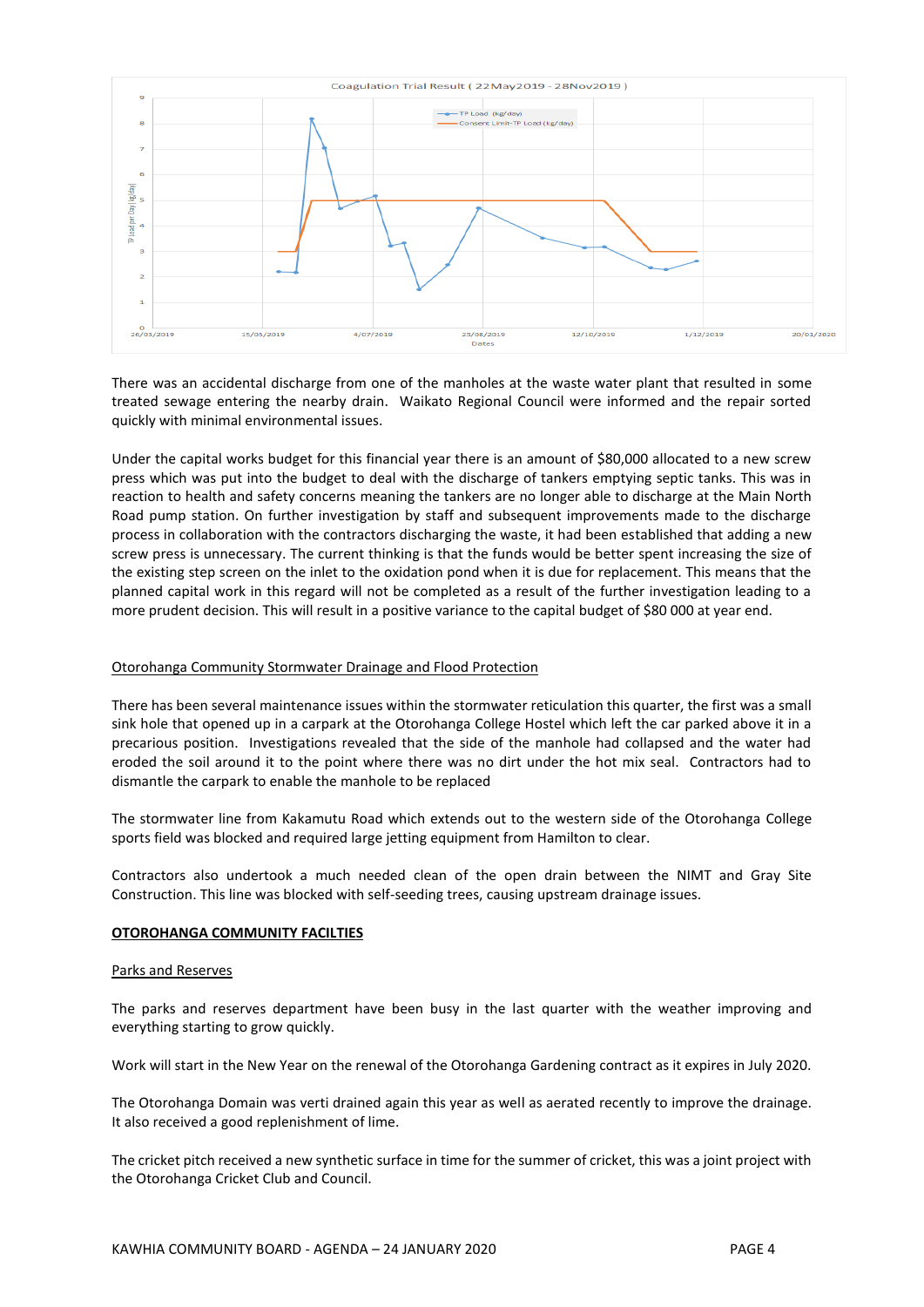The annual street and park tree prune was completed within the last quarter, which is always a large project every year, it involves the Parks team and Town and Country Trees of Te Kuiti inspecting and trimming any limbs of trees within the Otorohanga community requiring attention, it also encompasses an inspection of any issues that may arise in the future.

As part of the stopbank pathway work the parks team has been water blasting and cleaning bridge pillars on SH3 and SH31 so that decorative murals can be painted on them.

They have also been busy preparing the two prominent swimming holes at the SH3 Bridge and the weir, clearing tracks at Rotary Park, and cleaning playgrounds ready for the summer.

We have carried out 25 playground inspections of our District Playgrounds, Broad leaf sprayed all the prominent parks (Reg Brett, Windsor Park, Otorohanga Domain), and unfortunately the contractor did accidently kill a large piece of grass on the road verge of SH3 outside the Reg Brett Reserve, which they have repaired.

Our new lawn mowing contractor in Kawhia is going well with staff happy with the level of service given during inspections.

The parks team had a large gum tree to dispose of that fell over the Polocrosse pens at the Island Reserve this quarter.

Sadly staff have had to remove some flaxes at Lake Huiputea due to them suffering from yellow leaf disease. We don't know how it has happened but it is believed to be caused by a phytoplasma bacterium, carried by plant hopper insects. We have removed the bad ones and the less infected have been sprayed with an insecticide. We will continue to monitor them and spray them again in January.

#### Public Conveniences

Work will be starting on the renewal of the Otorohanga Toilet Cleaning Contract in the New Year, as it is due to expire in July 2020. This will be a substantial contract with the inclusion of the extra work around Reg Brett Reserve since the construction of the Jim Barker Memorial Playground and inclusion of the Domain Toilets.

The Waipapa Toilet suffered further vandalism this quarter after the actual fibreglass toilet was set on fire, which resulted in the toilet needing to be closed. The toilet required replacing and there was only smoke damage to the interior of the toilet block that required a special clean.

Contractors have had to repair hammer damage to the water tank that feeds the toilets at the Tom French Reserve near Kawhia this quarter. Staff were notified when there was no water at the toilets.

Our new toilet cleaning contractor is going well in Kawhia with good results from inspections carried out by staff.

#### Buildings

New CCTV has been installed on the exterior of the main Council Office as part of the improved security measures since the two burglaries earlier this year.

All new LED lighting has been installed on the first floor of the main office and new LED lighting has been carried out in the I-Site Building.

WSP/Opus carried out a Condition assessment of the Girl Guide Hall. A report on this will come to Council in the New Year.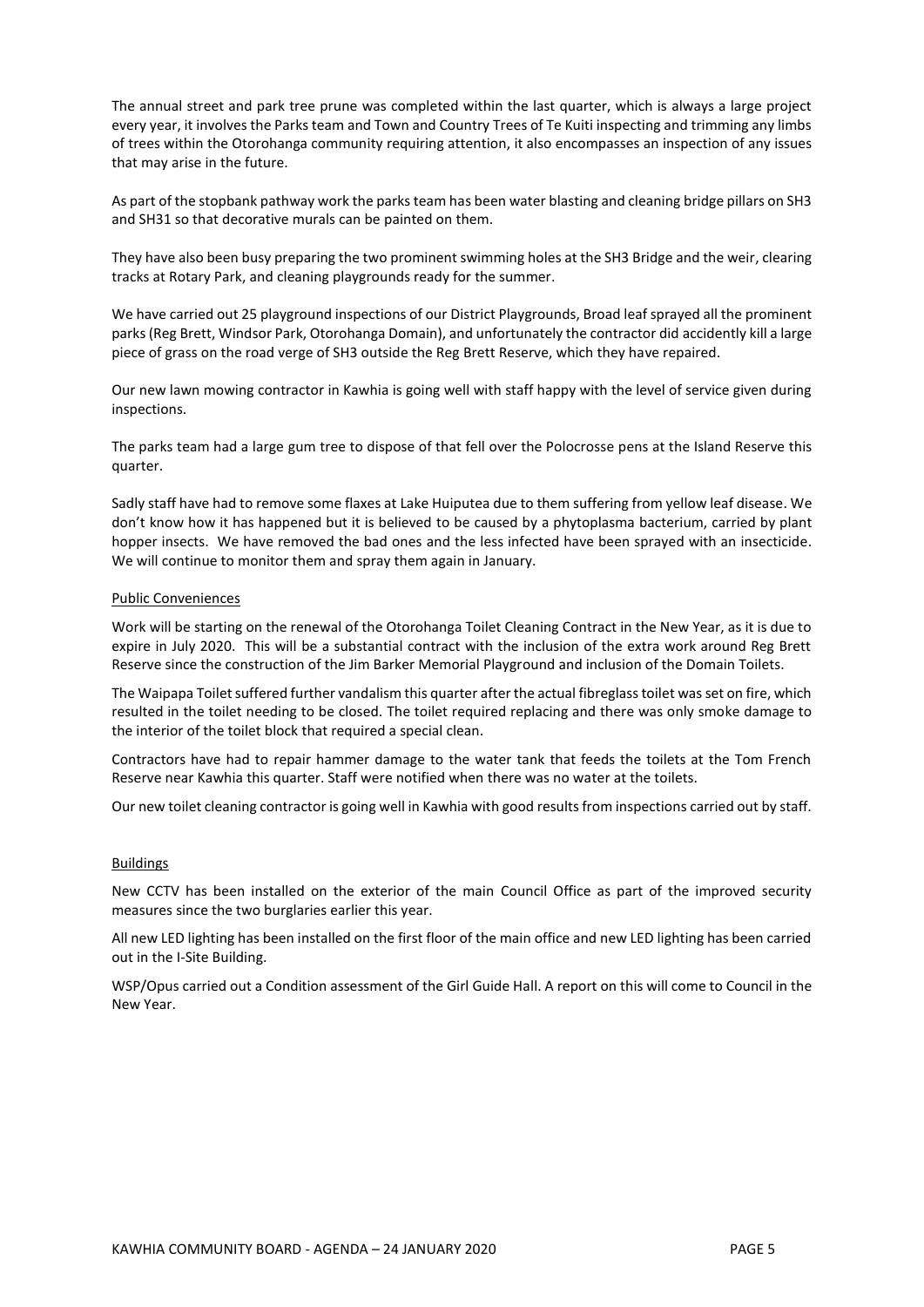#### Pensioner Housing

Staff are investigating an issue with subsidence of the exterior wall on of Flat 10 Windsor Court, it would appear the foundations are sinking on the exterior wall. Building control and community facilities are working on a way forward. Early indications show that a geotechnical report may be needed on the land below the building and underpinning required. There is no immediate issue with the building from a tenancy point of view except for some windows needing to be eased.

#### Otorohanga Cemetery

Broad leaf spraying has been carried out.

#### Kawhia Cemetery

The new screen planting has been completed

#### Otorohanga Swimming Pool/Gym

#### Statistics for the last quarter as provided by CLM





CLM continue to give good service to Otorohanga and appear to be building the business according to their records.

This quarter, prior to filling the main pool, staff were alerted to some cracking in the wall of the pool at the deep end. A structural engineer from Beca was brought in to give an opinion on what the issue was, and the risk in continuing to operate the pool.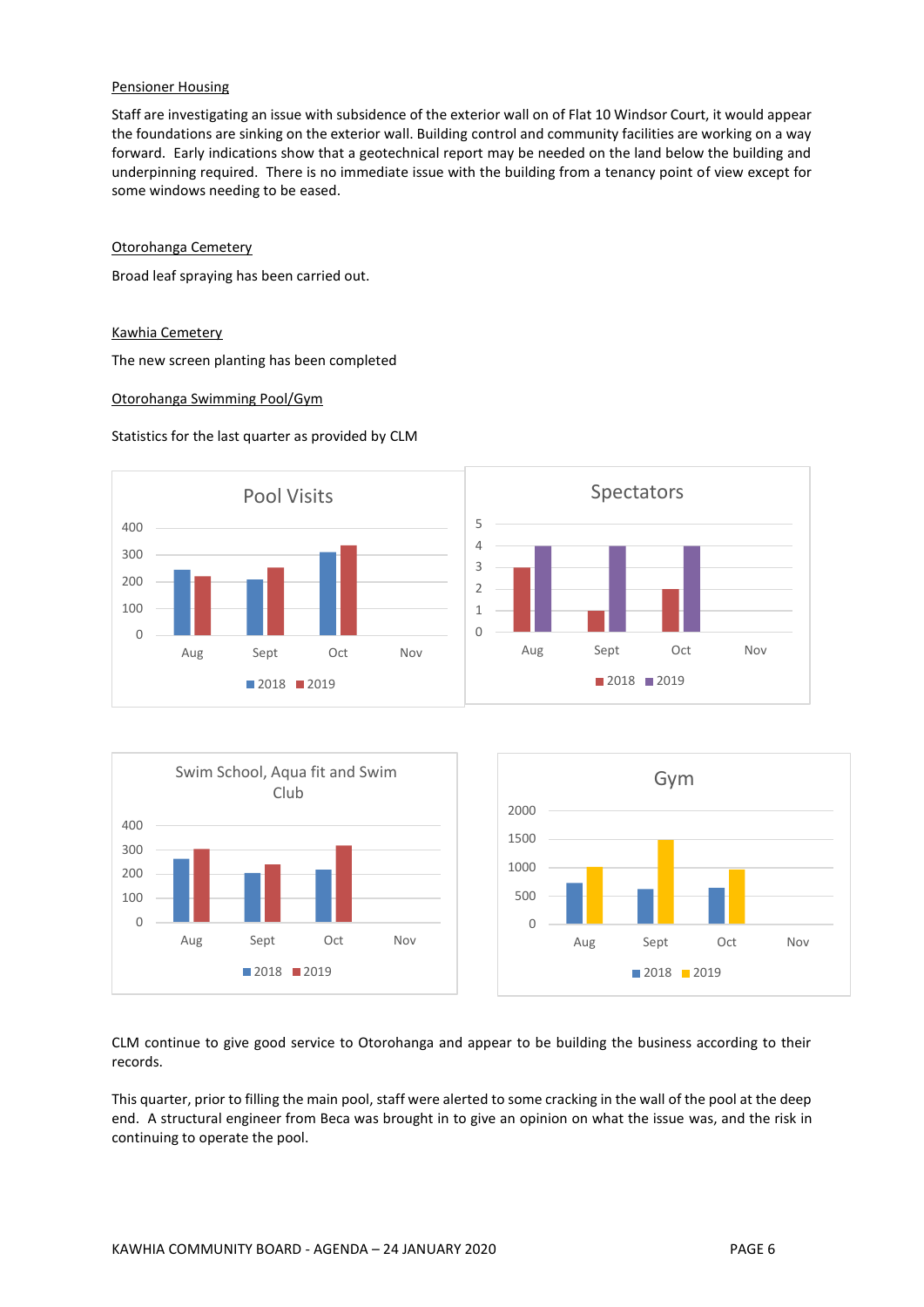The preliminary opinion is that pool is showing signs of "spalling". Spalling is a term used to describe areas of concrete which have cracked and delaminated from the substrate. However, the most common cause of spalling is the corrosion of embedded steel reinforcement bars or steel sections. Corroding steel can expand up to ten times its original volume, exerting stress on the surrounding concrete.

It is believed this is the issue we have and the engineer has given the following recommendations:

#### As far as risk, staff were assured there was no risk to the public or catastrophic failure of the pool and has given the all clear to fill for the summer with the following recommendations to do in the off season.

The area should be appropriately investigated in the next pool off season period, this should include:

- A contractor should be engaged to expose the rebar where the concrete is "drummy".
- An inspection of the area should be conducted by an engineer with a report to be prepared recommending remedial works.
- The ODC should digitise the pool records and seek information on the existing coating system to inform on coating repairs.
- Potentially chemical tests may be required to assess the impact of ground water or pool water on the concrete to assess the remaining life of the structure.
- Ultimately a specialist mortar repair system and recoating of the pool liner will be required to repair the pool.
- We would recommend a window of at least 4 months to allow this to be done to avoid conflict with Council's Nov fill dates.

The pool was constructed in 1957 and is now 62 years old to give context to the age of the structure.

#### Solid Waste and Recycling

Otorohanga continues to provide a good waste management service to our broad community. Our recycling centres continue to be well used by our rural community. The 2018-19 year we have seen an increase in recycling, which coupled with a decrease in refuse shows as a positive sign that we are diverting more recyclable waste away from landfills to be recycled. Glass continues to be our biggest recycled item.

Staff are currently working with Maihiihi and Ngutunui School on assisting in the repairs or replacement of their recycling sheds, which in both cases are old bus sheds. Council staff have been donated a MRC (Mobile Recycling Container) from EnviroWaste which may be used in either of these situations but discussions are ongoing. The MRC is currently sitting in Tokoroa.

Staff have only received one service request this quarter about our waste collections, however staff have fielded several enquiries about recycling.

The EnviroWaste contract has a term of 3 + 3 and will come up to its 3 year renewal next year in June 2020.

**Mark Lewis SERVICES MANAGER**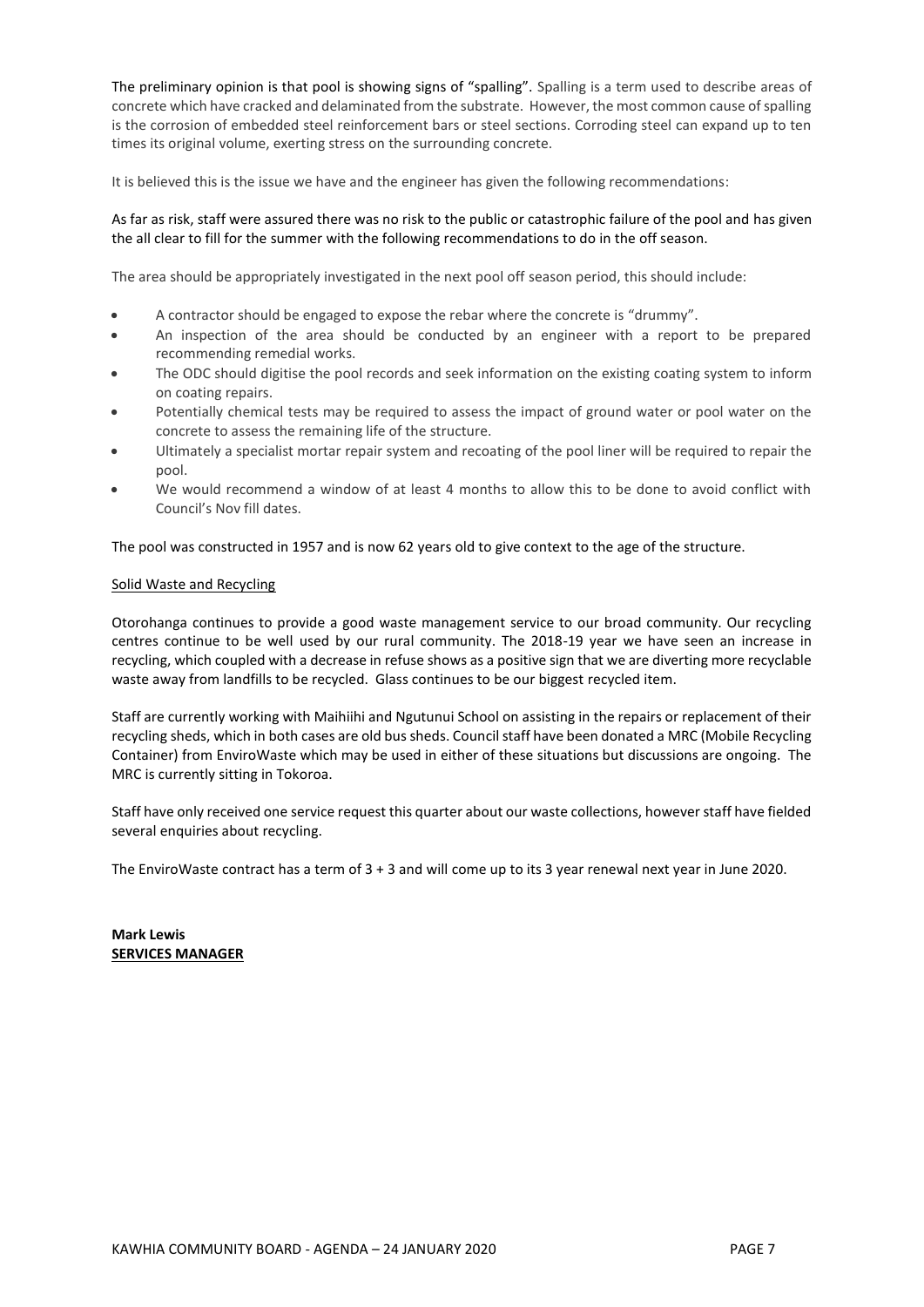#### **ITEM 8 ROUTINE ROAD SAFETY REPORT FOR AUGUST TO NOVEMBER 2019**

#### **TO: CHAIRPERSON AND MEMBERS KAWHIA COMMUNITY BOARD**

**FROM: ROAD SAFETY COORDINATOR**

**DATE: 24 JANUARY 2020**

#### **Relevant Community Outcomes**

- The Otorohanga District is a safe place to live
- Ensure services and facilities meet the needs of the Community
- Foster an involved and engaged Community

#### **Executive Summary**

This is a routine report on road safety matters for the period August to November 2019.

#### *THIS REPORT WAS RECEIVED BY THE OTOROHANGA DISTRICT COUNCIL ON 17 DECEMBER 2019*

#### **Staff Recommendation**

It is recommended that the report be received.

#### **Fatigue**

Fatigue is an issue of high priority within the Otorohanga area.

Eight stops are planned for the 19/20 year. Stops will be held on SH39 at the intersection of Te Kawa Road in the car park of the old café. The Christmas fatigue stop will be taking place on 20 December at our usual spot. This Christmas we'll be handing out water bottles with fatigue messages on them.

The number of vehicles which stopped at the fatigue stops are:-

| July 26   | 151 |
|-----------|-----|
| August 30 | 91  |
| Oct 25    | 64  |

#### **Defensive Driving Courses**

It was noted there were no defensive driving courses being organised in the district, four have now been held since March. The courses help support the youth driver training programmes and high school driver training programmes.

Youth Driver Training, Street Talk (Defensive Driving Course) July 30 August  $1/6/8$ November 12<sup>,</sup> 14, 19, 21 13 participants

17 participants

#### **Restraints**

25% of people killed on NZ roads were not wearing a seat belt. Correct child car restraints use also needs improvement. Our local road policing team organises regular restraint checks and at the beginning of each school term a joint checkpoint around local schools and preschools is held. NZTA is also funding "Baby on the Move" programme? Where facilitators will come into our district and run clinics to educate locals groups.

#### Restraint Stops / Clinics

During the November 4 restraint check, we had a lady drop in and inform us she had dropped in at the October restraint check where we had helped her secure her seat for her 9-month-old baby girl. Two days later she was involved in a bad accident and she believes her baby only survived because we had tightened the restraint and advised her on how to secure her baby correctly. This helps support what we are doing the in community.

| TK 21 May  | 32 Restraints checked        |
|------------|------------------------------|
| Oto 23 Oct | Cancelled due to bad weather |
| Oto 4 Nov  | 23 Restraints checked        |
| Dec 4 Dec  | 9 Restraints checked         |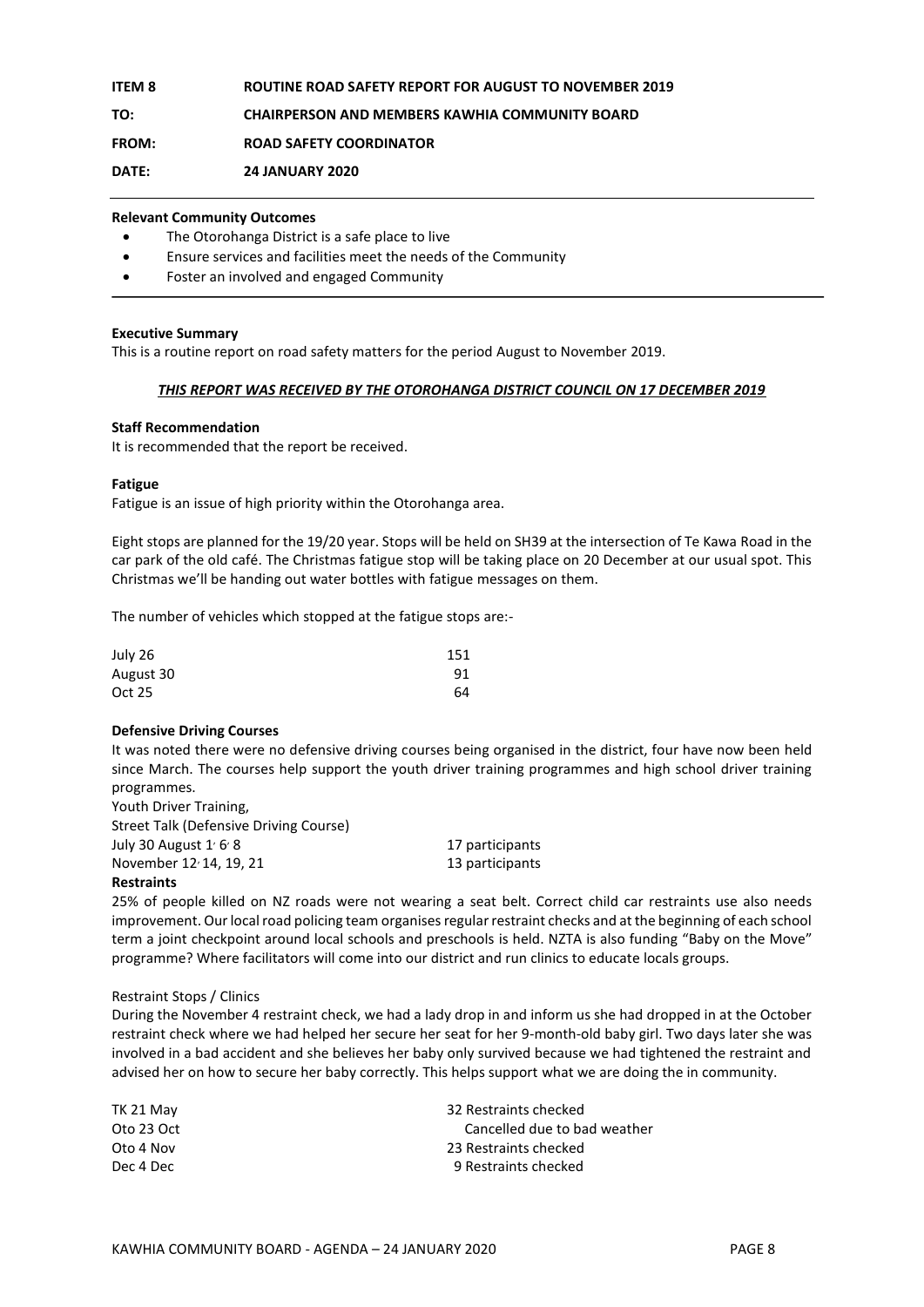#### **Project Worm**

This is a joint campaign with local roading police targeting tourists traveling through our district to get to the Waitomo Village. All drivers entering and exiting the village are stopped and spoken to about staying left. They are given a wrist band to put on their left wrist as a reminder to stay left.

Senior Sergeant Vaughn Lasplie from Canterbury Highway Patrol-Serious Crash Unit has contacted the Road Safety Coordinator about using our "Stay Left campaign" on Canterbury Highways. We are now working with the Christchurch Road Safety Officer and Sergeant Vaughn to help them get the programme working over the Christmas period.

#### **Driver Refresher Courses**

Senior drivers need to be kept updated with law changes and rules around driving. Each year we run two driver refresher courses to help keep our seniors safe on the road.

| 29 March    | 7 participants |
|-------------|----------------|
| 10 December | 7 participants |

#### **Road side message boards**

Audit and replacing old and damaged message boards across the District continues throughout year. New boards have been designed and are ready to replace the old worn out ones, this will be happening in the New Year. The new "target" boards have been shot at a number of times but they are holding up to the damage and do not need to be replaced.

#### **Road Safety Coffin Display**

The Coffin Display was used at the latest TRAFINZ Conference held in Hamilton in early November. It was set up for the three days of the conference and used as point of reference many times during discussions and sessions on the numbers of people dying on our roads.

The display is now in Taupo for Christmas and will then be travelling to Matamata-Piako and Thames Coromandel in the New Year.

#### **Youth Driver Training Programme:**

The staff from Number Twelve Youth Hub are busy keeping our youth on track with their licences. Youth from the ages of 16-25 can now utilise the youth hub to get all the way through their licences. Results for the first quarter are tracking well and are as follows: -

*Months Jul/Aug/Sep* Learners Programme (30) per year Total passed -11 - ODC 4 / WDC 7

Restricted Programme (50) per year Total passed - 21 - ODC 14 / WDC 7

Full Licence Programme (30) per year Total passed  $-7$  - ODC 4 / WDC 3

#### **Christmas Campaign**

38 Christmas Trees which represent the number of people who died on the road last December have been produced and will be travelling the district over the next few weeks. The trees display road safety messages and again are a visual display which helps people to understand the loss that is happening on our roads.

We have also decorated the tree outside council and will hang Christmas decorations with road safety messages on it.

#### **Speed Management**

Speed management is starting to become a major talking point, and staff have been attending meetings with other Waikato councils, NZTA and the Waikato Regional Council to discuss the implementation of the process throughout the Waikato. A draft speed management plan for Ōtorohanga District Council is currently underway.

#### **R Stubbs ROAD SAFETY COORDINATOR**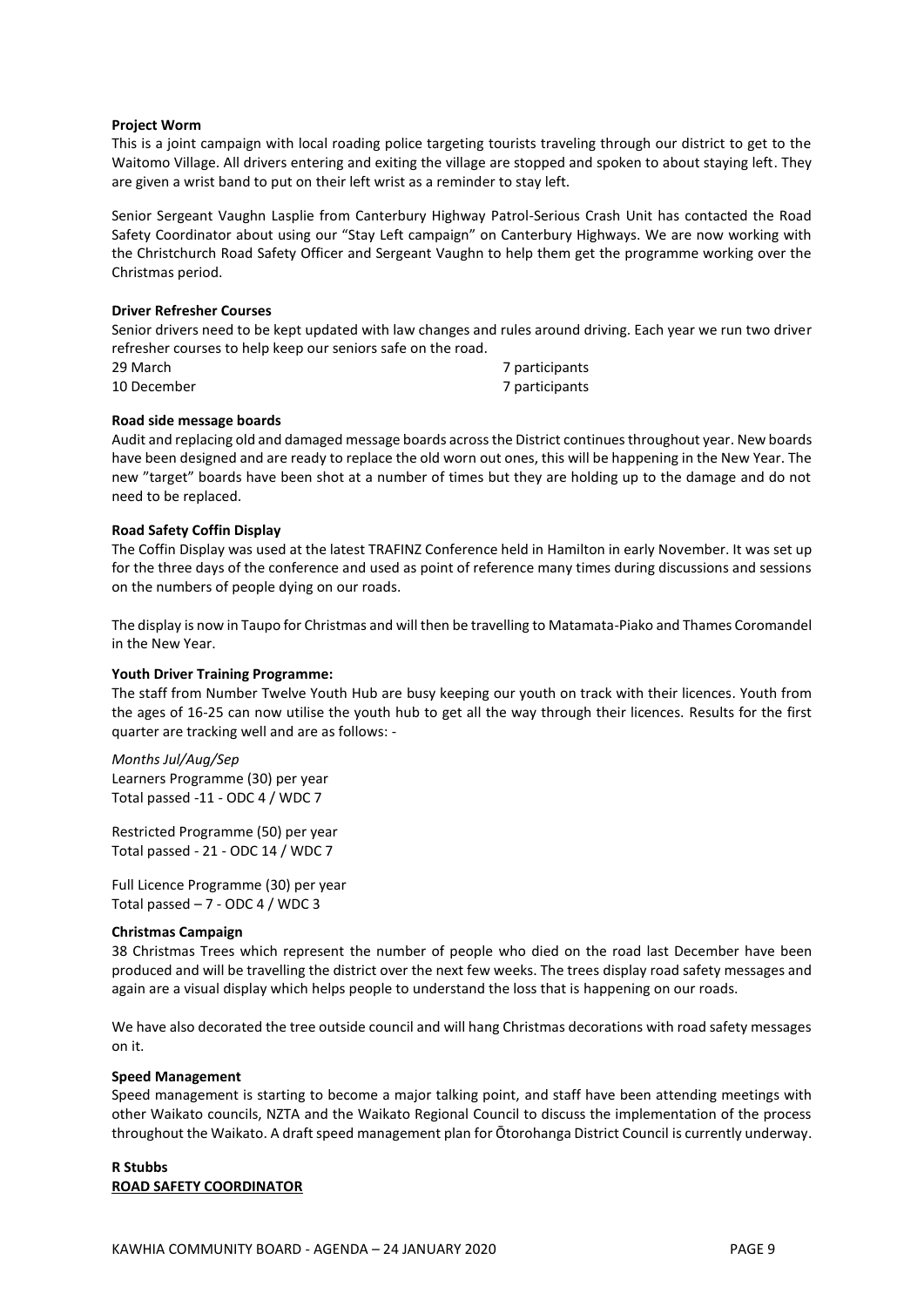#### **ITEM 9 ROUTINE REPORT ON ROADING - AUGUST TO NOVEMBER 2019**

**TO: THE CHAIRPERSON AND MEMBERS KAWHIA COMMUNITY BOARD**

**FROM: ROADING MANAGER**

#### **DATE: 24 JANUARY 2020**

#### **Relevant Community Outcomes**

- The Otorohanga District is a safe place to live
- Ensure services and facilities meet the needs of the Community

#### **Executive Summary**

This is a routine report on Roading matters for the period August 2019 to November 2019.

#### *THIS REPORT WAS RECEIVED BY THE OTOROHANGA DISTRICT COUNCIL ON 17 DECEMBER 2019*

#### **Staff Recommendation**

It is recommended that the report be received.

#### **Report Discussion**

#### **Contract 1070 – Roads Maintenance (Inframax Construction Ltd)**

Contract 1070 is progressing well. Cyclic maintenance work is by and large being completed within timeframes specified. As with any contract work there are exceptions and these are dealt with on a case by case basis. Where residents call in a service request these are investigated, prioritised and dealt with.

- Several culverts blocked and these were cleared or replaced as required. Aotea Road and Kahorekau Road culverts were worked on. A culvert in Bush Road also needed extensive work. A culvert pipe in Honikiwi Road slumped and is being priced to be repaired. Moerangi Road and Turoto Road are also being priced for repair work and this work involves the complete replacement of the existing, failed pipes.
- Puketawai Road culverts were extended. This work remained from the previous Maintenance Contract and was programmed for completion.
- Work to repair road pavements prior to reseals is due to be completed in December prior to the commencement of the annual reseal programme.
- Vegetation control has commenced on time this year and the contractor has completed a large portion of the programmed mowing, as well as tree removal and high level trimming.
- Mangatutu Bridge on Lethbridge Road has been repaired with additional bolts and plates installed to reduce the movement of the bridge deck.
- Morrison Road causeway has received some maintenance work. A more detailed account will be provided later in this report.

#### **Contract 1051 – Second Coat Sealing and Reseals 2017 – 2019 (Higgins Construction Limited)**

This is the final year of this contract and the Project and Design Team are underway to rewrite the document to call for tenders. For the current contract Higgins has been requested to provide a detailed programme for the work to be completed. A map of the roads being resealed is on the Council website.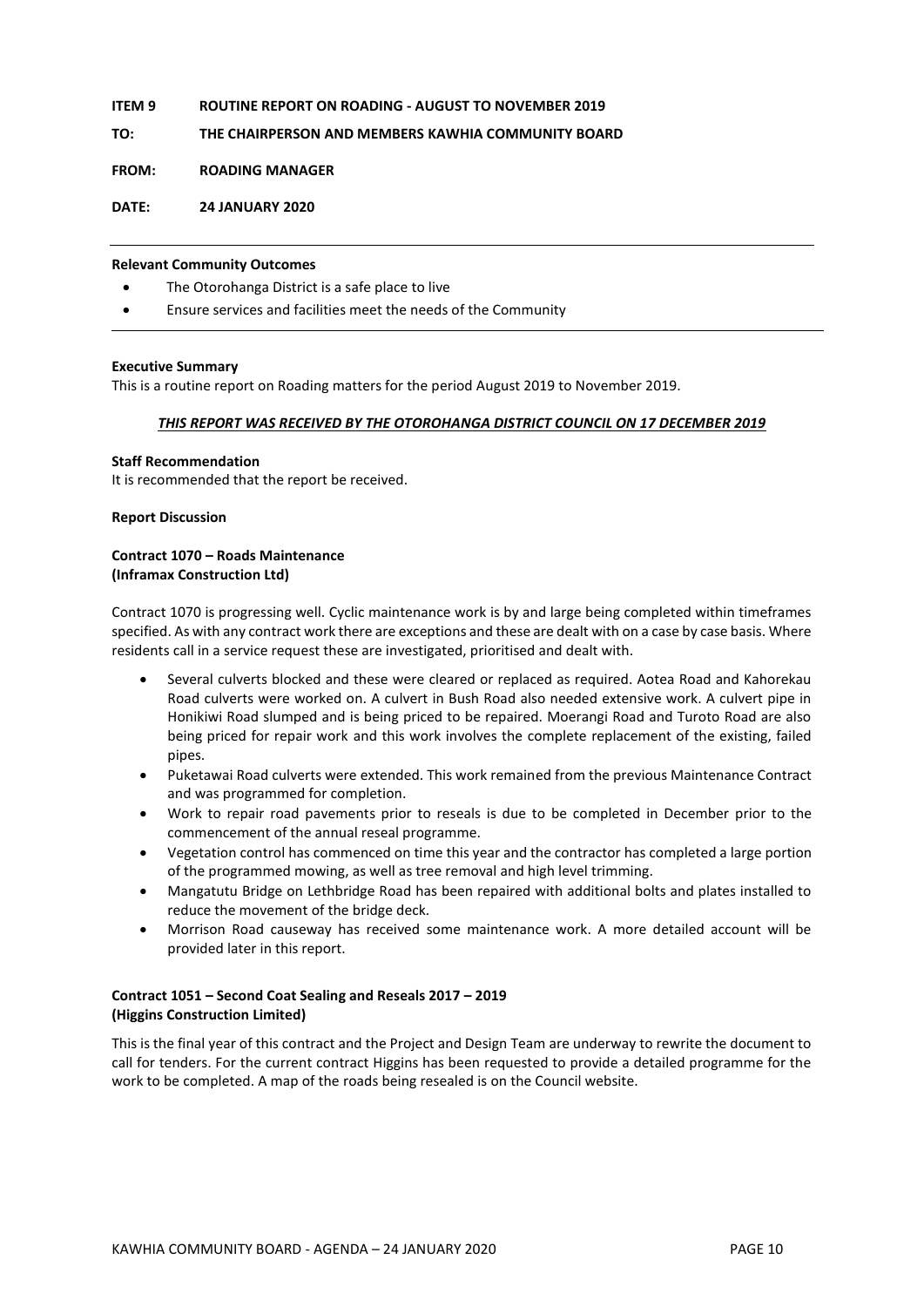#### **Contract 1053 – Footpath Construction and Maintenance 2017/18 (Whitaker Civils Limited)**

The contractor has completed the sealing of the exposed areas and the only work that remains is the driveway work on Tuhoro Street which will tidy up an historical issue. The Contractor, has indicated they will return to complete this work in January 2020.

#### **C1063 - Huiputea Drive - Lowering and Associated Car Park and Stormwater Works (Inframax Construction Limited)**

This work has commenced again and it was found that the 11 KV cable, previously thought as a newer type, was in fact an old paper lead cable. Special conditions are attached to these, in that they are not allowed to be disturbed even in the ducting that they have been laid. Any work has to be a minimum of 300 mm away. This is forcing a deviation from the original design, as the cable was originally meant to be relocated. Both the contractor and The Lines Company are working on a solution to satisfy the road lowering. This has delayed the construction work which is still programmed to be completed in this construction season.

#### **Contract 1026 – Mangaorongo Road Rehabilitation (Inframax Construction Ltd)**

The Defects liability period has now been completed. The contractor has not yet dealt with all the outstanding items and have been instructed to complete this work as soon as possible. The retention monies are being withheld until all the work has been satisfactorily completed. NZS 3910:2013 makes provision that another contractor can be appointed to complete the work and the retention money used to offset the work being done. However, most of the work is of a non-critical nature and can be accommodated through time. The contractor is, however, disadvantaged financially by not receiving their retention monies. The Roading Manager is in talks with their Contracts Manager in this regard.

#### **Contract 1049 – Bridge Painting Contract (Inframax Construction Ltd)**

To date approximately 18 bridges out of 83 have been completed. The NZTA Investment Advisor to our region has complimented Council on how good the bridge painting appears.

#### **Contract 1071 – Stopbank Pathway**

The soft opening and blessing of the pathway has been completed. Minor work is still being done to the pathway, notably the bridge pier cleaning for potential murals. The 6 bench seats along the path have been installed with just the plaques to be added which will take place before the opening. A successful method of mowing the sides of the stopbank has been found and work is now underway to analyse the cost effectiveness and level of service requirements.

#### **Contract 1028 – Bulk Metalling Contract**

All roads have now been completed that were scheduled in the Bulk Metalling contract for the current year. This contract has one more year remaining.

#### **Contract 1083 – Wharepuhunga Road Rehabilitation**

Four tenders were submitted, ranging from \$588,378.92 to \$843,691.22. Below is a breakdown of the tender price range:

| <b>CAMEX Civil</b>         | \$588,378.92 |
|----------------------------|--------------|
| Inframax Construction Ltd. | \$663,681.57 |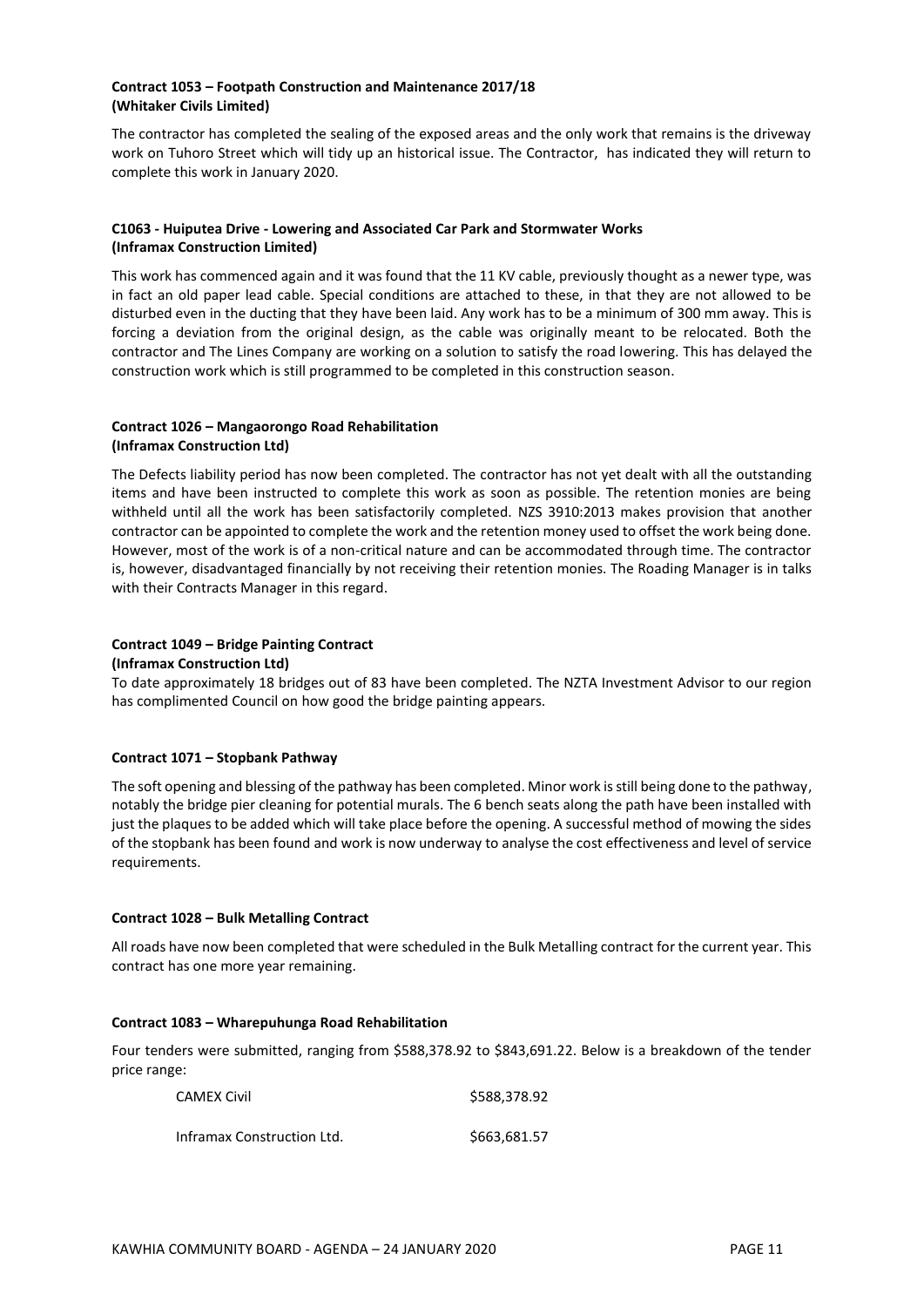| <b>Schick Civil Construction</b> | \$695.054.30 |
|----------------------------------|--------------|
| Broadspectrum Ltd.               | \$843,691.22 |

The tender evaluation process confirmed CAMEX Civil as the preferred contractor at the tender amount of \$588,378.92 inclusive of a contingency amount of \$100,000 to provide for the risk of an unforeseen quantity of hard rock in the embankment. The Engineer's Estimate came to \$636,067.90 inclusive of the contingency sum.

#### **Contract 1091 – Raglan Road Traction Sealing**

Three tenders were submitted, ranging from \$289,187.02 to \$432,964.99. Below is a breakdown of the tender price range:

| <b>Inframax Construction Limited</b> | \$289.187.02 |
|--------------------------------------|--------------|
| <b>CAMEX Civil</b>                   | \$364,271.31 |
| Broadspectrum Ltd.                   | \$432,964.99 |

The tender evaluation process confirmed Inframax Construction Limited as the preferred contractor at the tender amount of \$289,187.02 inclusive of a contingency amount of \$20,000. The Engineer's Estimate came to \$292,950.56 inclusive of the contingency sum.

#### **General Roading Matters**

- The Project and Design team are investigating the replacement of the damaged crash protection at the Waipapa Dam at the end of Waipapa Road. They are busy with an appropriate guardrail design and the possibility of ACC funding being approved to construct the replacement guardrail seems likely.
- The Honikiwi Road slump repair, approximately 2km from the intersection with SH31/39, is underway.
- Car rallies on metal roads which have taken place over the last year have not caused excessive damage and the road maintenance team have co-ordinated routine grading of these roads with the rallies. No damage to property such as signs and fences has occurred which has meant that no additional maintenance costs have been incurred and hence bonds taken from the rally organisers have been refunded in full.

#### **Roading Budgets**

Roading budgets will be covered in the quarterly Financial Report.

#### **Morrison Road Culvert**

Since a big storm event in 2017 the "new swamp" to the south of Morrison Road has been moving toward the Aotea Harbour. This is due to the fluid nature of the material over the silt bed of the tidal area on the land side of the Morrison Road causeway. Immediately after the storm event a second culvert was designed to be installed closer to the Aotea Road end however should this have been constructed it would have been engulfed by the moving swamp mass that encroached onto the road.

To assess a more permanent solution a test was done with sheet piles to determine the effective depth of the silt. At the start of the causeway it was approximately 6 m and at the existing culvert the 9 m sheet pile could still go down. A cost estimate was done to determine how much it would cost to install the 120 m sheet pile retaining wall. This rough cost estimate came to approximately \$350,000.00 and this price excluded any special conditions placed on the work by the Waikato District Council.

To alleviate the pressure from the moving swamp on the causeway a short sheet pile retaining wall was installed in front of the existing culvert entrance and the side drain was formed to deviate the water from the road. The movement of the swamp is being monitored and maintenance will be increased to keep the side drain flowing and away from the road surface.